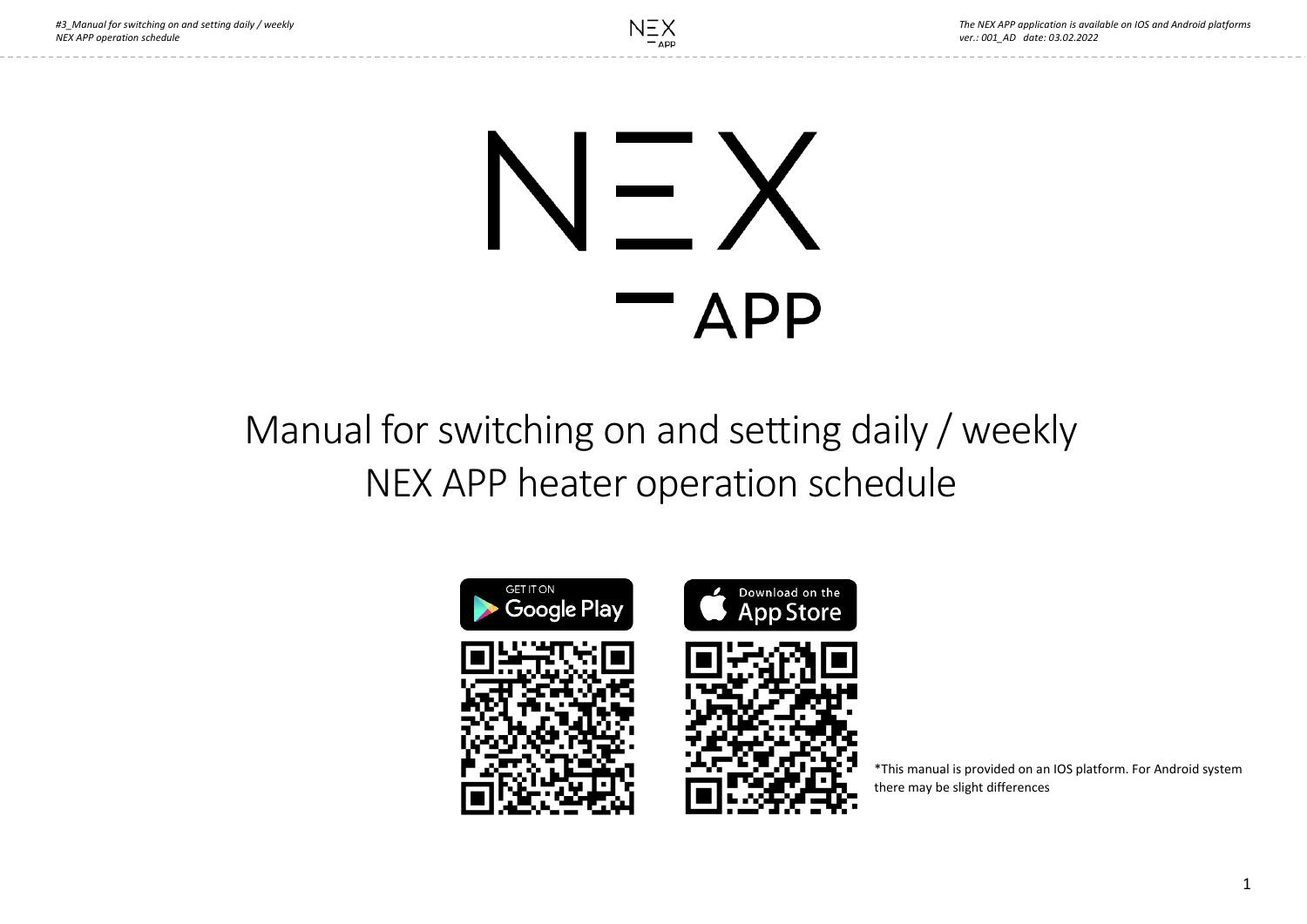



## **Step 4.** Specify the heating **operation time.**   $\bigcirc$  - start of work.  $\bigcirc$  – end of work.



### **Step 2.** There are 3 time zones available for each day of the week. Select one of the **zones**.



# **Step 5.** Specify the **target temperature.**

30-60°C for the radiator and 17-24°С for the room.









**Step 6.** Save your settings by pressing the **Save** button.